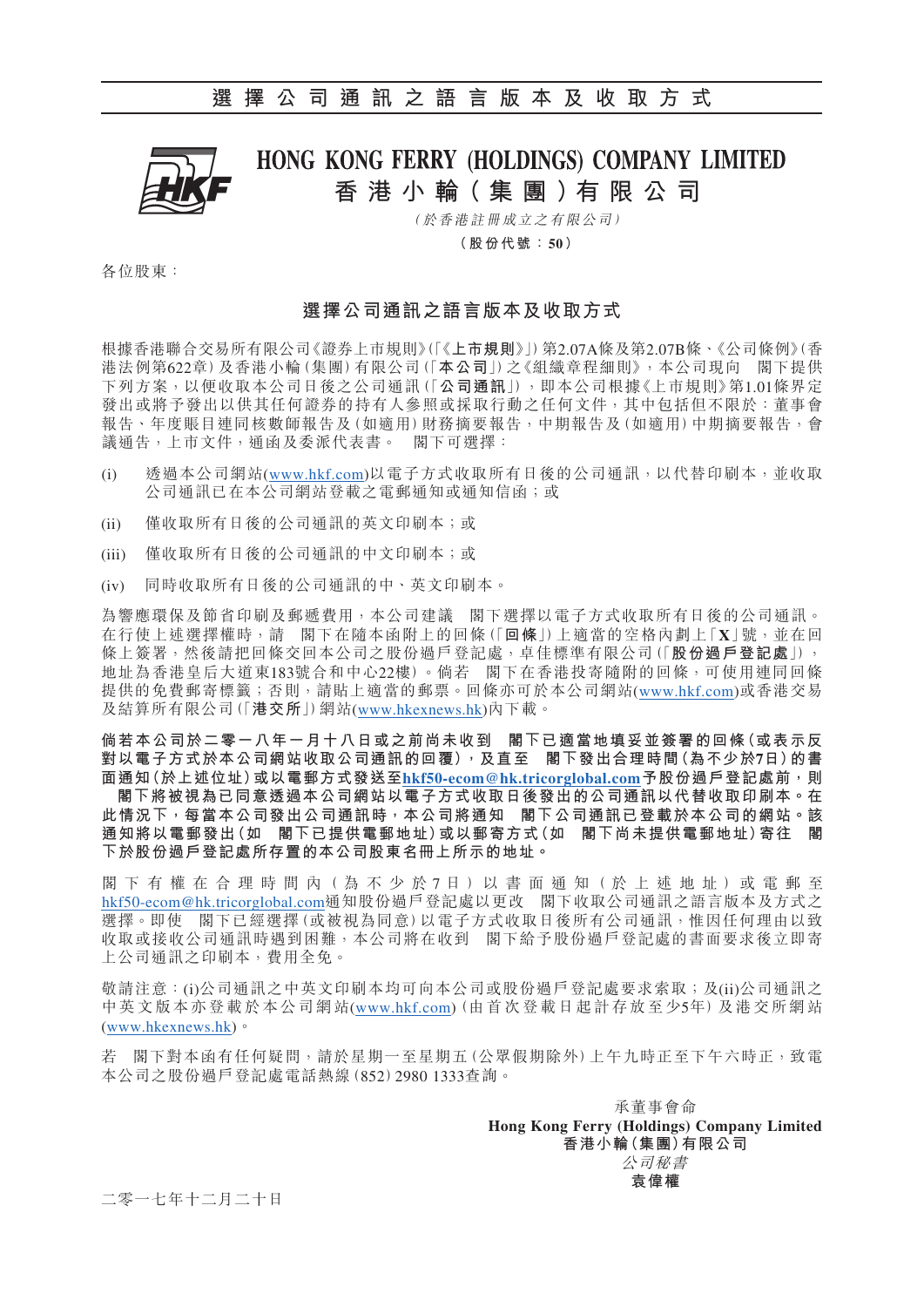# **REPLY FORM 回條**

| To:                                                                                                                                                                                                                                                                                                                                                                                                                                                                                                                                                                                                                                                                                | Hong Kong Ferry (Holdings) Company Limited<br>(the "Company") (Stock Code: 50)<br>c/o Tricor Standard Limited<br>Level 22, Hopewell Centre,<br>183 Queen's Road East, Hong Kong | 香港小輪(集團)有限公司<br>(「本公司」)或(「貴公司」)(股份代號:50)<br>經卓佳標準有限公司<br>香港皇后大道東183號<br>合和中心22樓 |                   |  |  |  |  |  |  |  |                                   |  |  |
|------------------------------------------------------------------------------------------------------------------------------------------------------------------------------------------------------------------------------------------------------------------------------------------------------------------------------------------------------------------------------------------------------------------------------------------------------------------------------------------------------------------------------------------------------------------------------------------------------------------------------------------------------------------------------------|---------------------------------------------------------------------------------------------------------------------------------------------------------------------------------|---------------------------------------------------------------------------------|-------------------|--|--|--|--|--|--|--|-----------------------------------|--|--|
| I/We would like to receive all future Corporate Communications* of the Company (the "Corporate Communications") in the<br>manner as indicated below:<br>本人/我們希望以下列方式收取 貴公司日後之所有公司通訊*(「公司通訊」):<br>(Please mark "X" in ONLY ONE of the following boxes)<br>(請從下列選擇中,僅在其中一個空格內劃上(X)號)                                                                                                                                                                                                                                                                                                                                                                                                 |                                                                                                                                                                                 |                                                                                 |                   |  |  |  |  |  |  |  |                                   |  |  |
| in electronic form on the Company's website and receive an email notification or a notification letter of the publication<br>of Corporate Communications on website<br>(Please provide your email address in the space below, whereupon the Company will send a notification of the<br>availability of the Corporate Communications on the Company's website in the future. If no email address is provided,<br>only a notification letter of the publication of the Corporate Communications on website will be sent instead.); OR<br>瀏覽在本公司網站發出之公司通訊電子版本,並收取公司通訊已在網上登載之電郵通知或通知函件<br>(請在以下位置提供 閣下之電郵地址, 本公司會經該電郵地址通知 閣下日後本公司網站登載之公司通訊。如<br>未有提供電郵地址,則會發出有關公司通訊已在網上登載的通知函件予 閣下。);或 |                                                                                                                                                                                 |                                                                                 |                   |  |  |  |  |  |  |  |                                   |  |  |
|                                                                                                                                                                                                                                                                                                                                                                                                                                                                                                                                                                                                                                                                                    | <b>Email Address</b>                                                                                                                                                            |                                                                                 |                   |  |  |  |  |  |  |  |                                   |  |  |
| 電郵地址                                                                                                                                                                                                                                                                                                                                                                                                                                                                                                                                                                                                                                                                               |                                                                                                                                                                                 |                                                                                 |                   |  |  |  |  |  |  |  | Please use BLOCK CAPITALS 請使用正楷填寫 |  |  |
| to receive the <b>printed English version</b> of all future Corporate Communications only; OR<br>僅收取所有日後公司通訊之英文印刷本;或                                                                                                                                                                                                                                                                                                                                                                                                                                                                                                                                                               |                                                                                                                                                                                 |                                                                                 |                   |  |  |  |  |  |  |  |                                   |  |  |
| to receive the printed Chinese version of all future Corporate Communications only; OR<br>僅收取所有日後公司通訊之中文印刷本;或                                                                                                                                                                                                                                                                                                                                                                                                                                                                                                                                                                      |                                                                                                                                                                                 |                                                                                 |                   |  |  |  |  |  |  |  |                                   |  |  |
|                                                                                                                                                                                                                                                                                                                                                                                                                                                                                                                                                                                                                                                                                    | to receive both printed English and Chinese versions of all future Corporate Communications.<br>同時收取所有日後公司通訊之英文及中文印刷本。                                                          |                                                                                 |                   |  |  |  |  |  |  |  |                                   |  |  |
| Name(s) of Shareholder(s)#<br>股東姓名#                                                                                                                                                                                                                                                                                                                                                                                                                                                                                                                                                                                                                                                |                                                                                                                                                                                 |                                                                                 | Signature#<br>簽署# |  |  |  |  |  |  |  |                                   |  |  |
|                                                                                                                                                                                                                                                                                                                                                                                                                                                                                                                                                                                                                                                                                    | Please use BLOCK CAPITALS 請用正楷填寫                                                                                                                                                |                                                                                 |                   |  |  |  |  |  |  |  |                                   |  |  |
| Address <sup>#</sup><br>地址#                                                                                                                                                                                                                                                                                                                                                                                                                                                                                                                                                                                                                                                        |                                                                                                                                                                                 |                                                                                 |                   |  |  |  |  |  |  |  |                                   |  |  |
| Contact telephone number<br>聯絡電話號碼                                                                                                                                                                                                                                                                                                                                                                                                                                                                                                                                                                                                                                                 |                                                                                                                                                                                 | Date<br>日期                                                                      |                   |  |  |  |  |  |  |  |                                   |  |  |

# *You are required to fill in the details if you download this reply form from the Company's website or the website of Hong Kong Exchanges and Clearing Limited.*

# 假如 閣下從本公司網站或香港交易及結算所有限公司下載本回條,請填上有關資料。